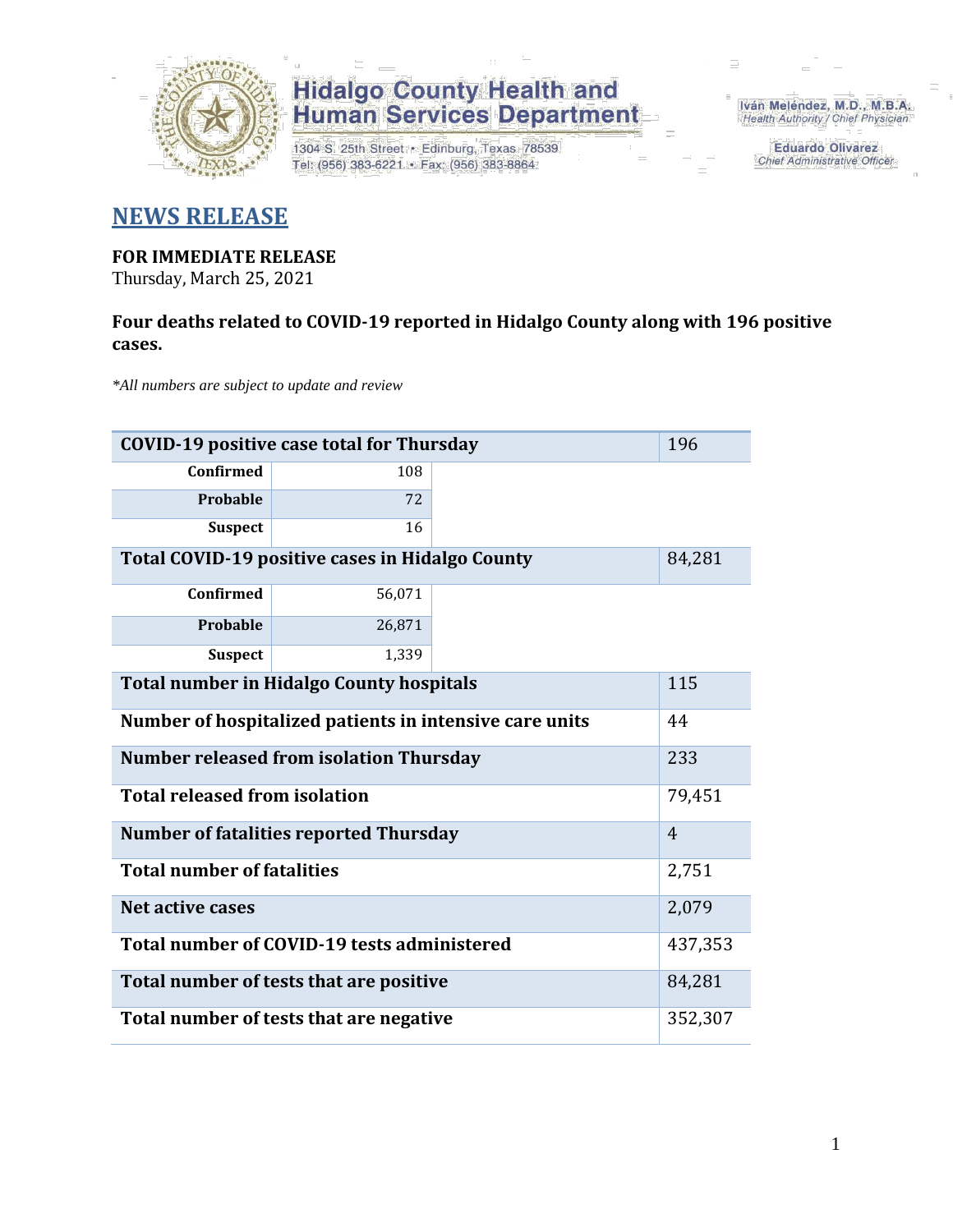

1304 S. 25th Street · Edinburg, Texas 78539 Tel: (956) 383-6221 · Fax: (956) 383-8864

Iván Meléndez, M.D., M.B.A. Health Authority / Chief Physician

> **Eduardo Olivarez Chief Administrative Officer**

*Hidalgo County uses the case status definition provided by the Texas Department of State Health Service's 2020 Epi Case Criteria Guide revised November 2020.*

- *1. Confirmed: A person who has tested positive through a molecular or PCR (oral or nasal swabs) test that looks for the presence of the virus's genetic material.*
- *2. Probable: A person who meets presumptive laboratory evidence through detection of COVID-19 by antigen test in a respiratory specimen.*
- *3. Suspect: A person who meets supported laboratory evidence through detection of specific antibodies in serum, plasma, whole body, and no prior history of being confirmed or probable case.*

*For more information of case status definition for COVID-19, please refer to:*

[https://www.dshs.state.tx.us/IDCU/investigation/epi-case-criteria-guide/2020-Epi-Case-Criteria-](https://www.dshs.state.tx.us/IDCU/investigation/epi-case-criteria-guide/2020-Epi-Case-Criteria-Guide.pdf)[Guide.pdf](https://www.dshs.state.tx.us/IDCU/investigation/epi-case-criteria-guide/2020-Epi-Case-Criteria-Guide.pdf)

The deaths include:

|              |       | Age Gender | City     |
|--------------|-------|------------|----------|
|              | $70+$ | Female     | Donna    |
| $\mathbf{2}$ | $70+$ | Male       | Edinburg |
| 3            | $70+$ | Female     | McAllen  |
|              | $70+$ | Male       | Pharr    |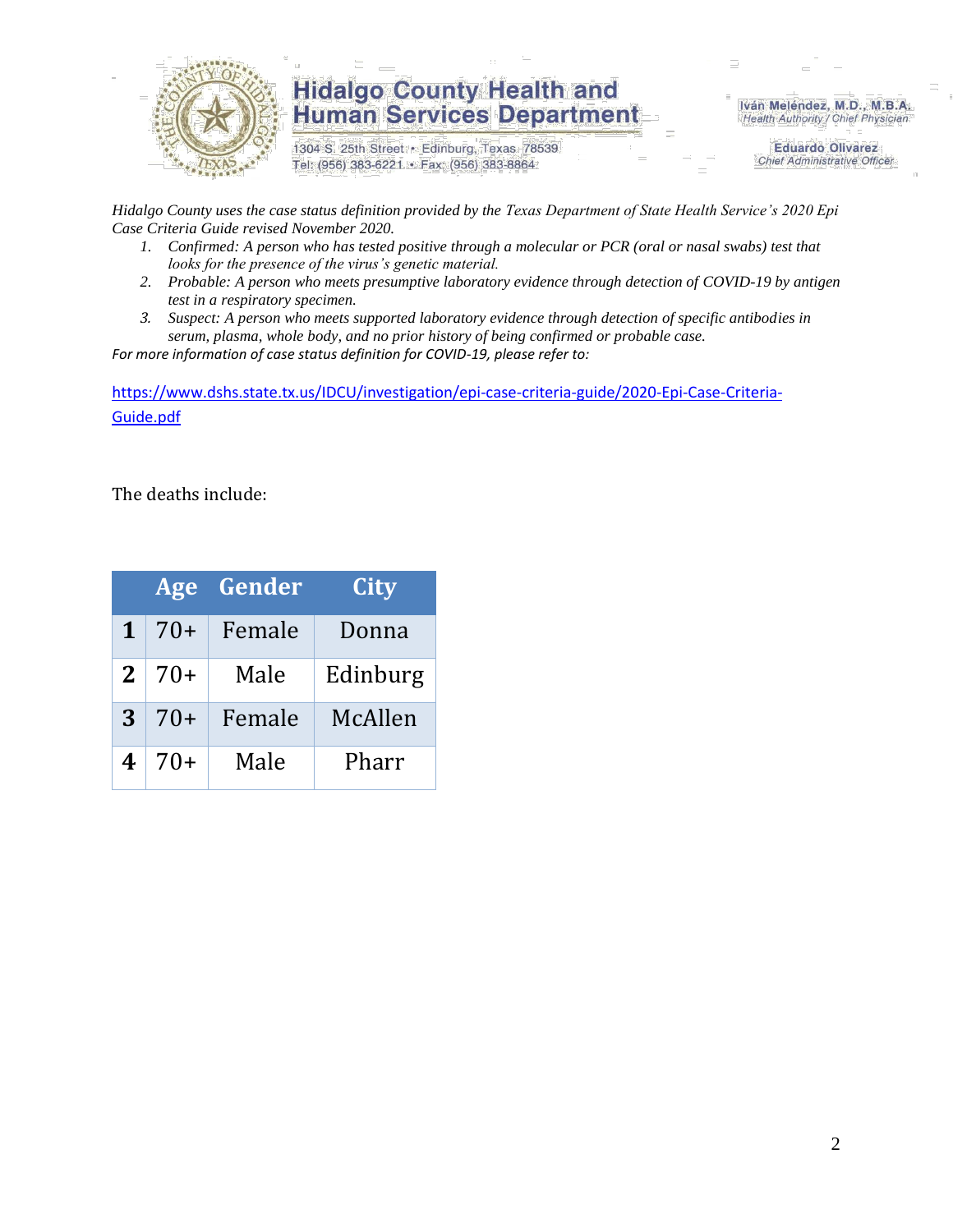

1304 S. 25th Street • Edinburg, Texas 78539<br>Tel: (956) 383-6221 • Fax: (956) 383-8864

Iván Meléndez, M.D., M.B.A.<br>Health Authority / Chief Physician

**Eduardo Olivarez** Chief Administrative Officer

### Thursday, March 25, 2021 positive cases include:

|                  | <b>Age Range</b> | Gender                    | <b>City</b> |     | <b>Age Range</b> | Gender      | <b>City</b> |
|------------------|------------------|---------------------------|-------------|-----|------------------|-------------|-------------|
| $\mathbf{1}$     | $0 - 19$         | $\mathbf M$               | Alamo       | 99  | $0 - 19$         | $\mathbf F$ | Mercedes    |
| $\boldsymbol{2}$ | $0 - 19$         | M                         | Alamo       | 100 | $0 - 19$         | M           | Mercedes    |
| 3                | $0 - 19$         | M                         | Alamo       | 101 | $0 - 19$         | $\mathbf F$ | Mercedes    |
| 4                | 20s              | F                         | Alamo       | 102 | 20s              | M           | Mercedes    |
| $\mathbf{5}$     | $0 - 19$         | $\mathbf M$               | Alton       | 103 | 20s              | $\mathbf M$ | Mercedes    |
| 6                | $0 - 19$         | M                         | Alton       | 104 | 20s              | M           | Mercedes    |
| $\overline{7}$   | 20s              | $\mathbf M$               | Alton       | 105 | 20s              | ${\bf F}$   | Mercedes    |
| 8                | 20s              | ${\bf F}$                 | Alton       | 106 | 20s              | ${\bf F}$   | Mercedes    |
| $\boldsymbol{9}$ | 30s              | $\mathbf M$               | Alton       | 107 | 40s              | ${\bf F}$   | Mercedes    |
| 10               | 30s              | $\rm F$                   | Alton       | 108 | $0 - 19$         | M           | Mission     |
| 11               | 50s              | $\mathbf F$               | Alton       | 109 | $0 - 19$         | $\mathbf M$ | Mission     |
| 12               | 50s              | M                         | Alton       | 110 | $0 - 19$         | ${\bf F}$   | Mission     |
| 13               | $0 - 19$         | $\mathbf M$               | Donna       | 111 | $0 - 19$         | ${\bf F}$   | Mission     |
| 14               | $0 - 19$         | M                         | Donna       | 112 | $0 - 19$         | M           | Mission     |
| 15               | $0 - 19$         | ${\bf F}$                 | Donna       | 113 | $0 - 19$         | $\mathbf M$ | Mission     |
| 16               | $0 - 19$         | $\mathbf M$               | Donna       | 114 | $0-19$           | F           | Mission     |
| 17               | $0 - 19$         | ${\bf F}$                 | Donna       | 115 | $0 - 19$         | $\mathbf M$ | Mission     |
| 18               | $0 - 19$         | $\rm F$                   | Donna       | 116 | $0 - 19$         | F           | Mission     |
| 19               | 20s              | ${\bf F}$                 | Donna       | 117 | $0 - 19$         | $\mathbf M$ | Mission     |
| 20               | 20s              | F                         | Donna       | 118 | $0 - 19$         | M           | Mission     |
| 21               | 20s              | ${\bf F}$                 | Donna       | 119 | $0 - 19$         | $\mathbf M$ | Mission     |
| 22               | 30s              | M                         | Donna       | 120 | $0 - 19$         | M           | Mission     |
| 23               | 30s              | $\mathbf M$               | Donna       | 121 | $0 - 19$         | ${\bf F}$   | Mission     |
| 24               | 40s              | M                         | Donna       | 122 | $0 - 19$         | M           | Mission     |
| 25               | 40s              | $\mathbf F$               | Donna       | 123 | 20s              | M           | Mission     |
| 26               | 50s              | $\boldsymbol{\mathrm{F}}$ | Donna       | 124 | 20s              | M           | Mission     |
| 27               | $70+$            | M                         | Donna       | 125 | 20s              | F           | Mission     |
| 28               | $0-19$           | F                         | Edinburg    | 126 | 20s              | F           | Mission     |
| 29               | $0 - 19$         | ${\bf F}$                 | Edinburg    | 127 | 30s              | $\mathbf U$ | Mission     |
| 30               | $0 - 19$         | M                         | Edinburg    | 128 | 30s              | M           | Mission     |
| 31               | $0 - 19$         | ${\bf F}$                 | Edinburg    | 129 | 30s              | ${\bf F}$   | Mission     |
| 32               | $0 - 19$         | F                         | Edinburg    | 130 | 30 <sub>s</sub>  | F           | Mission     |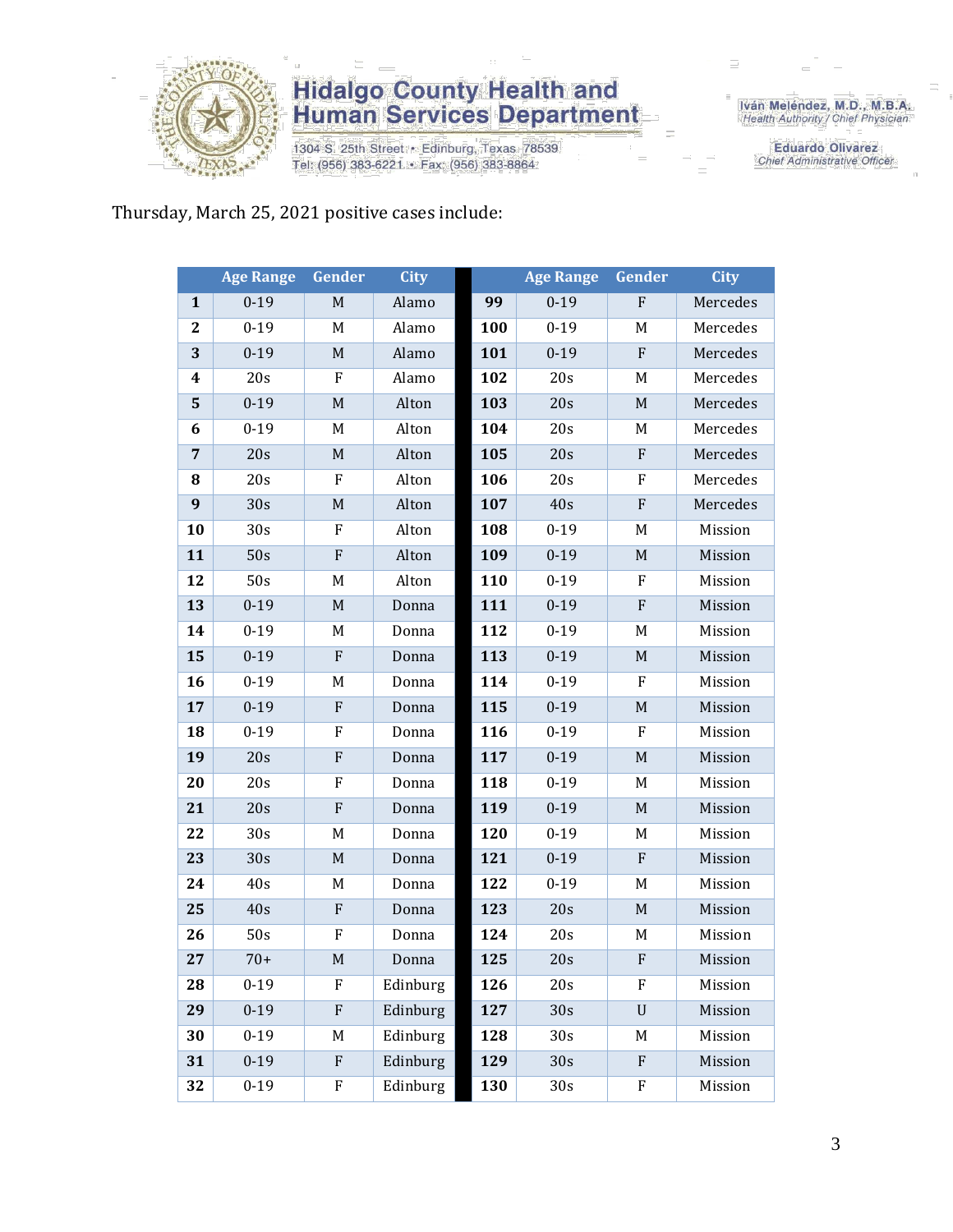

1304 S. 25th Street · Edinburg, Texas 78539 Tel: (956) 383-6221 · Fax: (956) 383-8864

Iván Meléndez, M.D., M.B.A.<br>Health Authority / Chief Physician

Eduardo Olivarez Chief Administrative Officer

| 33 | $0-19$   | M                         | Edinburg | 131 | 30s             | F                         | Mission  |
|----|----------|---------------------------|----------|-----|-----------------|---------------------------|----------|
| 34 | 20s      | M                         | Edinburg | 132 | 40s             | M                         | Mission  |
| 35 | 20s      | $\mathbf M$               | Edinburg | 133 | 40s             | $\mathbf M$               | Mission  |
| 36 | 20s      | F                         | Edinburg | 134 | 40s             | F                         | Mission  |
| 37 | 20s      | $\mathbf M$               | Edinburg | 135 | 40s             | ${\bf F}$                 | Mission  |
| 38 | 20s      | M                         | Edinburg | 136 | 40s             | $\rm F$                   | Mission  |
| 39 | 20s      | $\mathbf M$               | Edinburg | 137 | 40s             | ${\bf F}$                 | Mission  |
| 40 | 20s      | F                         | Edinburg | 138 | 40s             | F                         | Mission  |
| 41 | 20s      | ${\bf F}$                 | Edinburg | 139 | 40s             | ${\bf F}$                 | Mission  |
| 42 | 20s      | M                         | Edinburg | 140 | 40s             | $\rm F$                   | Mission  |
| 43 | 20s      | $\mathbf M$               | Edinburg | 141 | 40s             | $\mathbf M$               | Mission  |
| 44 | 20s      | M                         | Edinburg | 142 | 40s             | $\rm F$                   | Mission  |
| 45 | 30s      | $\mathbf F$               | Edinburg | 143 | 50s             | $\mathbf M$               | Mission  |
| 46 | 40s      | M                         | Edinburg | 144 | 60s             | M                         | Mission  |
| 47 | 40s      | $\mathbf M$               | Edinburg | 145 | 60s             | $\mathbf M$               | Mission  |
| 48 | 40s      | ${\bf F}$                 | Edinburg | 146 | 60s             | F                         | Mission  |
| 49 | 40s      | $\mathbf M$               | Edinburg | 147 | 60s             | ${\bf F}$                 | Mission  |
| 50 | 50s      | M                         | Edinburg | 148 | 60s             | M                         | Mission  |
| 51 | $70+$    | ${\bf F}$                 | Edinburg | 149 | $70+$           | $\boldsymbol{\mathrm{F}}$ | Mission  |
| 52 | $0 - 19$ | $\boldsymbol{\mathrm{F}}$ | McAllen  | 150 | $70+$           | $\mathbf F$               | Mission  |
| 53 | $0 - 19$ | $\mathbf M$               | McAllen  | 151 | $0 - 19$        | $\mathbf M$               | Pharr    |
| 54 | $0 - 19$ | M                         | McAllen  | 152 | $0 - 19$        | M                         | Pharr    |
| 55 | $0 - 19$ | $\mathbf M$               | McAllen  | 153 | 20s             | ${\bf F}$                 | Pharr    |
| 56 | $0 - 19$ | M                         | McAllen  | 154 | 20s             | M                         | Pharr    |
| 57 | $0 - 19$ | $\mathbf M$               | McAllen  | 155 | 30s             | $\mathbf M$               | Pharr    |
| 58 | $0 - 19$ | M                         | McAllen  | 156 | 50s             | F                         | Pharr    |
| 59 | $0 - 19$ | $\mathbf M$               | McAllen  | 157 | 50s             | ${\bf F}$                 | Pharr    |
| 60 | $0 - 19$ | M                         | McAllen  | 158 | 50s             | $\boldsymbol{\mathrm{F}}$ | Pharr    |
| 61 | $0 - 19$ | M                         | McAllen  | 159 | 50s             | $\mathbf F$               | Pharr    |
| 62 | $0 - 19$ | M                         | McAllen  | 160 | 50s             | M                         | Pharr    |
| 63 | $0 - 19$ | $\mathbf M$               | McAllen  | 161 | 50s             | ${\bf F}$                 | Pharr    |
| 64 | $0 - 19$ | M                         | McAllen  | 162 | 60s             | F                         | Pharr    |
| 65 | $0 - 19$ | M                         | McAllen  | 163 | $70+$           | $\boldsymbol{\mathrm{F}}$ | Pharr    |
| 66 | $0 - 19$ | M                         | McAllen  | 164 | $70+$           | F                         | Pharr    |
| 67 | $0 - 19$ | ${\bf F}$                 | McAllen  | 165 | $70+$           | M                         | Pharr    |
| 68 | $0 - 19$ | M                         | McAllen  | 166 | 30 <sub>s</sub> | M                         | San Juan |